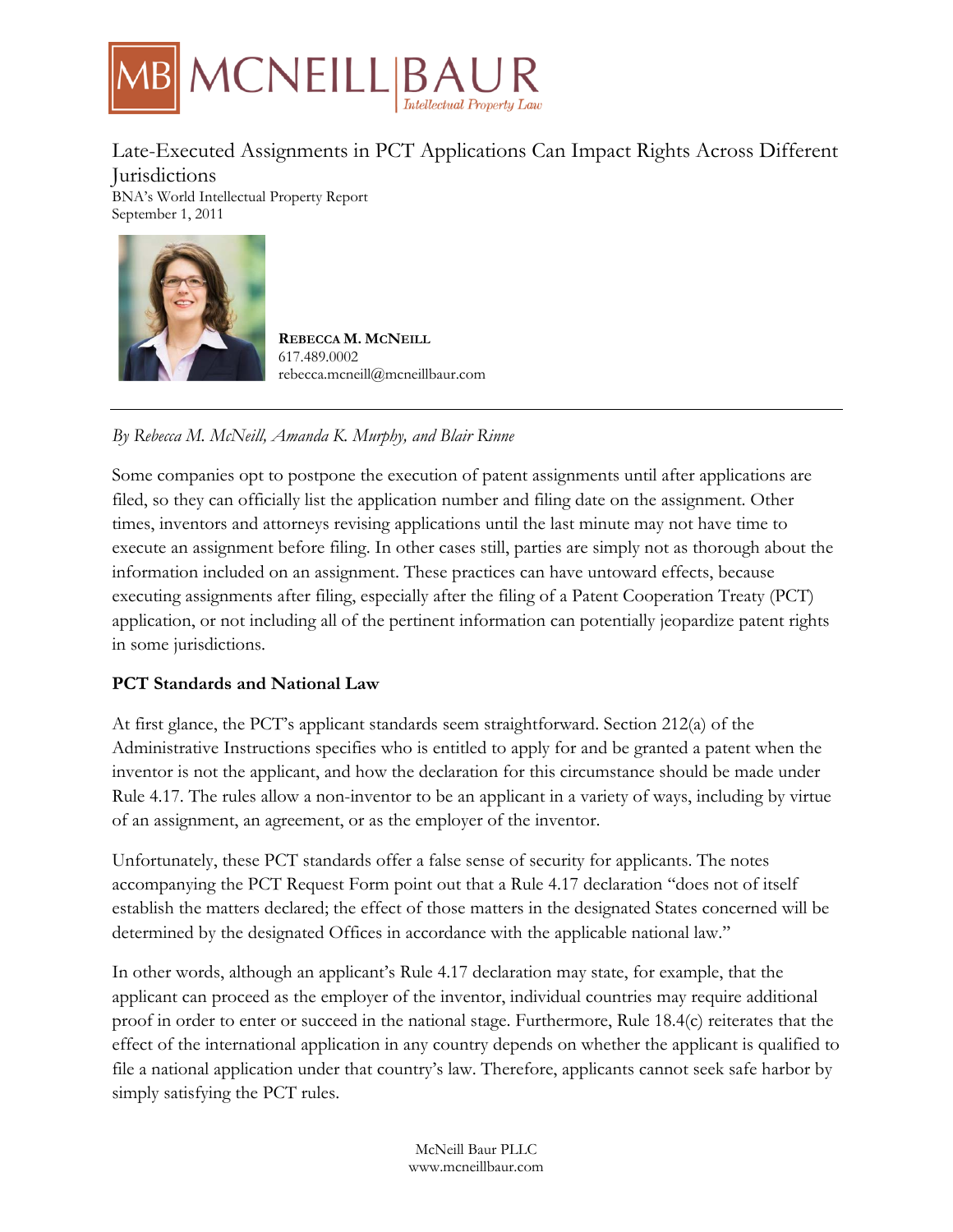### **European Example**

For example, in one case, an assignment referred to a European application, but did not specifically reference the US priority application. This practice was found to violate requirements in some European countries but not others.

The assignment was executed in Switzerland, where priority rights can be assigned without any particular formal requirements and a mutual oral agreement is sufficient. France, however, has a much stricter standard. In *Magiq Technologies v. Swisscom*, France's Tribunal de Grand Instance denied the applicants their right to priority because the assignment by Swiss inventors, although sufficient in Switzerland, did not include an express statement that all of the priority rights were transferred (see Tribunal de grande instance [TGI] [ordinary court of original jurisdiction] Paris, 3e ch, 2e sect, January 30, 2009, PIBD 2009, 899, note J Raynard (Fr)).

As a result, the court held the patent invalid over a novelty-destroying intervening scientific publication of the inventors. Irrespective of whether this rationale is followed in other countries, or even whether other French courts follow this lower court ruling, this decision emphasizes the importance of taking into account individual country's requirements governing the sufficiency of assignments within their borders and approaching the assignment with attention to detail, including proper assignment of both the cases-at-hand and any priority applications.

### **Treatment in the United Kingdom**

Beyond the content of an assignment, some situations require that applicants complete assignments prior to filing. In 2009, the UK Patents Court issued a decision explaining British law on the subject. In *Edwards Lifesciences AG v. Cook Biotech Inc* [2009] EWHC 1304 (Pat), the PCT application had a filing date of January 31, 2001, and it claimed priority from a US patent application filed on January 31, 2000.

The PCT application listed Cook Biotech (''Cook'') as the applicant, while the US application listed the three inventors as applicants, only one of whom worked for Cook. The other two inventors assigned their interests to Cook, but not until September 2002, which was 21 months after Cook had filed the PCT application. Cook argued it still had a good claim to priority because it had acquired all rights in the invention before the patent was granted. The court ruled a person is only afforded the privilege of priority if he is the successor in title to the person who filed the earlier application and that this cannot be satisfied by subsequently acquiring title to the invention.

The resulting loss of priority allowed for the admission of an intervening item of prior art, which was used to invalidate Cook's patent. Clearly, under UK law, applicants must determine ownership of the original invention and the entitlement to priority based on an earlier filing before the date of the later filing, or risk jeopardizing their earlier priority claim.

Despite a heavy burden under UK law with respect to timing, UK courts seem to have more relaxed standards with respect to what qualifies as an assignment. The following year, in *KCI v. Smith &*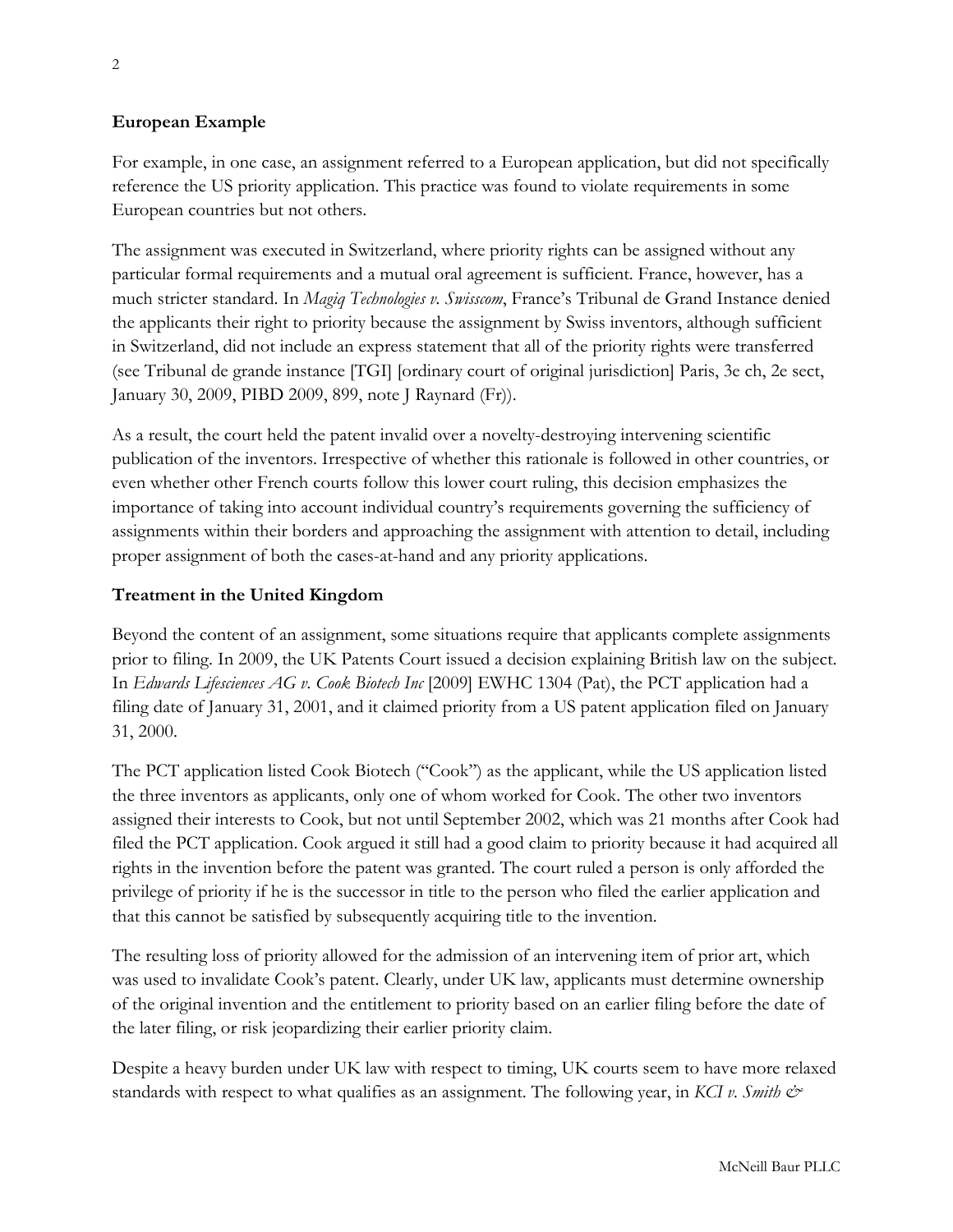*Nephew* [2010] EWHC 1487 (Pat), the Patents Court reaffirmed *Cook* regarding the timing for claiming priority, but also relaxed the standards for what was sufficient to establish ownership. In *KCI*, the patent was filed in the name of the inventor, but KCI contended it was the successor in title by means of a confidentiality agreement the inventor had signed. The confidentiality statement included the clause:

> ''I hereby assign and agree to assign to the Company all right, title and interest in all confidential information, inventions and improvements conceived or developed by me, alone or in conjunction with others, during my employment.''

The court held this clause was sufficient to assign legal title to KCI, therefore establishing that KCI was the legal successor in title at the time of filing of the PCT application. This judgment suggests it is not difficult to achieve an enforceable assignment in the UK, provided it is promptly filed.

## **Treatment in New Zealand**

New Zealand law appears to have much stricter standards for what qualifies as an assignment. Under the New Zealand Patents Act 1953, a patent can be revoked if it was applied for in the name of a person that was not entitled to make that application. The right to apply in New Zealand is determined at the time of the PCT filing (if entry into New Zealand proceeds through a national phase application).

In New Zealand, an inventor cannot assign legal title conveying a right to apply before the intellectual property right was created, so an employment agreement will not effectively assign legal title in an employee's invention if the agreement predates the invention.

There are also differences of opinion among New Zealand attorneys regarding filing requirements. Although they agree that if an assignment has been executed prior to filing, that documentation will suffice, attorney commentaries disagree on the outcome if the assignment has not been completed. Some say entry into the national phase in New Zealand requires an original or certified copy of the assignment document, while others say the national phase may be entered in the name of the inventors and the assignment can then be recorded at the NZ Intellectual Property Office (IPONZ) to update the chain of title.

Although *Cook* is not binding, its approach is likely to be influential on New Zealand courts. Prior to that case, IPONZ had allowed applicants to correct the chain of title to comply with New Zealand requirements if an improper applicant was listed. Since the *Cook* decision, however, IPONZ has objected to some such applications based on the priority issue and right to apply issue.

However, changes to the New Zealand system may be on the horizon. The Patents Bill currently before the country's parliament will supersede the current Act and will focus on a party's right to be granted a patent, rather than its right to apply. Some commentators suggest this will remove the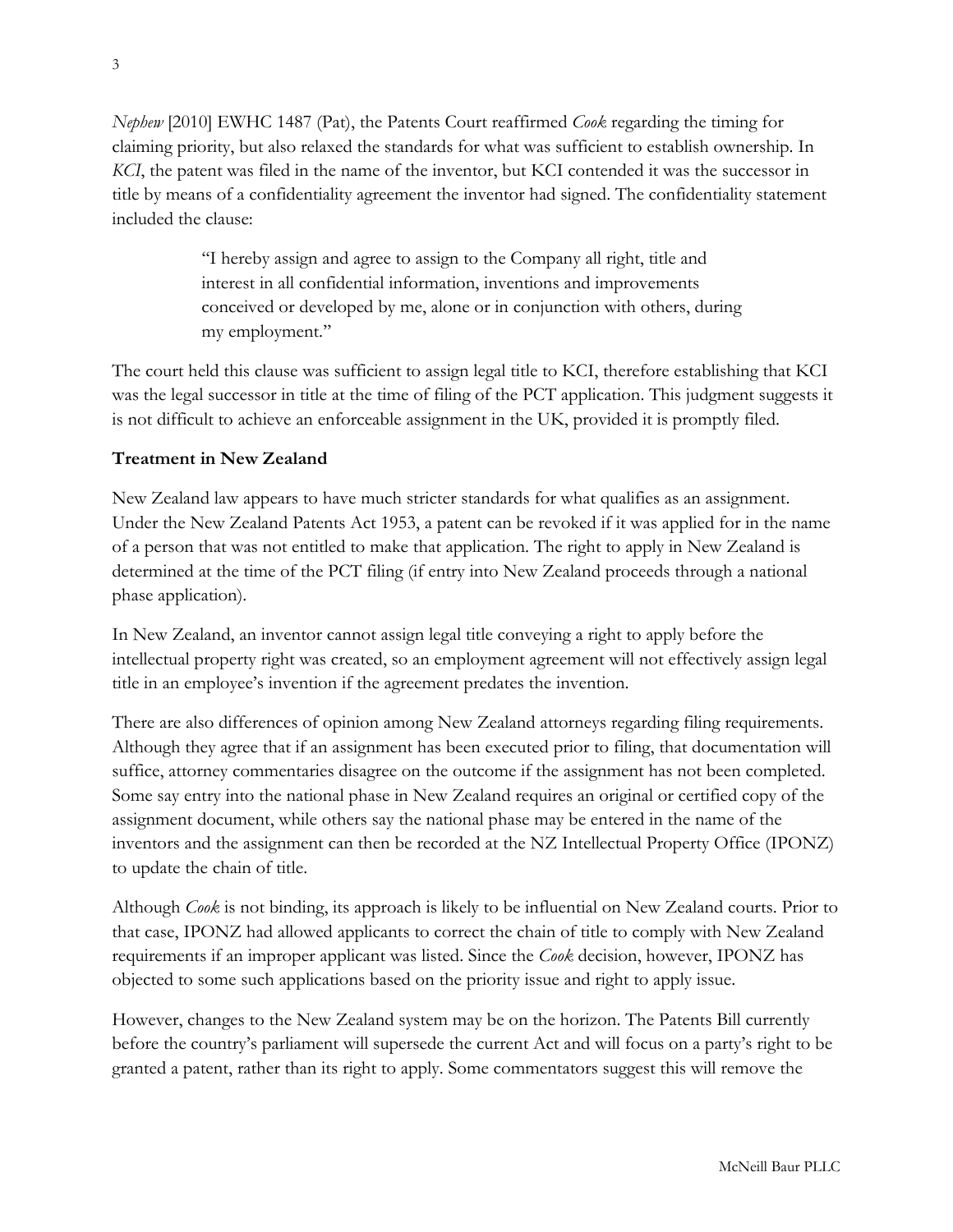right to apply issue. With so much uncertainty in the New Zealand requirements, executing an assignment prior to filing the PCT application would certainly be an applicant's safest option.

# **Treatment in Canada**

Canada's approach to the right to apply issue has varied significantly over the past several years. The Canadian *Patent Rules* in force from 2007 to 2010 required, in order to complete an application, a declaration of the applicant's entitlement, as of the filing date, to apply for and be granted a patent in accordance with Rule 4.17 of the Regulations under the PCT, and thus were very strict: see *Patent Rules*, *Rule 94(3)(b)(ii)*, SOR/2007-90, *s 22* (Can).

Canadian Patent Forms provided in the rule listed the categories of persons entitled to apply for and be granted a patent, and these were limited to the inventor, the employer of the inventor, and parties who had agreements, assignments, consent of the inventor, transfer of entitlement, or due to a name change of a party: see *Patent Rules*, Prescribed Forms, Form 3, SOR/2007-90, *ss 28, 29* (Can). These rules required that an applicant substantiate its entitlement to file as of the filing date, which was the PCT filing date if the Canadian application was a national phase application.

In October 2010, the Canadian *Patent Rules* were amended to no longer require either a declaration of entitlement or assignment documents to complete an application: see *Patent Rules*, *Rule 94(3)(b)(ii)*, SOR/2009- 319, *s 13* (Can).

Now, Canadian applications need only include a simpler declaration that the applicant is the legal representative of the inventor or that the applicant is entitled to file in accordance with PCT Rule 4.17; however, these are no longer requirements of filing in order to complete an application. The timing of assignments is still important in cases where the national applicant and PCT applicant are the same, because it is necessary to confirm the applicant was the legal representative as of the international filing date. However, if the PCT applicant is different from the national applicant, the national applicant still has the right to apply so long as it can prove it is the legal representative of the PCT applicant through an appropriate chain of title. See ''Rules Amending the Patent Rules: Technical Questions & Answers'', Canadian Intellectual Property Office (August 30, 2010).

Regardless, it is always advisable to register any subsequent assignments in Canada, to insure there are not is- Focus 09/11 World Intellectual Property Report BNA ISSN 0952-7613 51 sues regarding who is entitled to damages in the event of litigation, and all assignments must either be witnessed, or their signatures attested to.

The broad range of differing and continuously evolving approaches discussed above highlights the importance of properly determining the applicant entity and completing assignments before filing a PCT application.

## **Avoiding Loss of Rights**

Some of the countries discussed have uncertainty in the interpretation of their legal standards and it is also difficult to predict how these and other countries will react in the future. If applicants intend